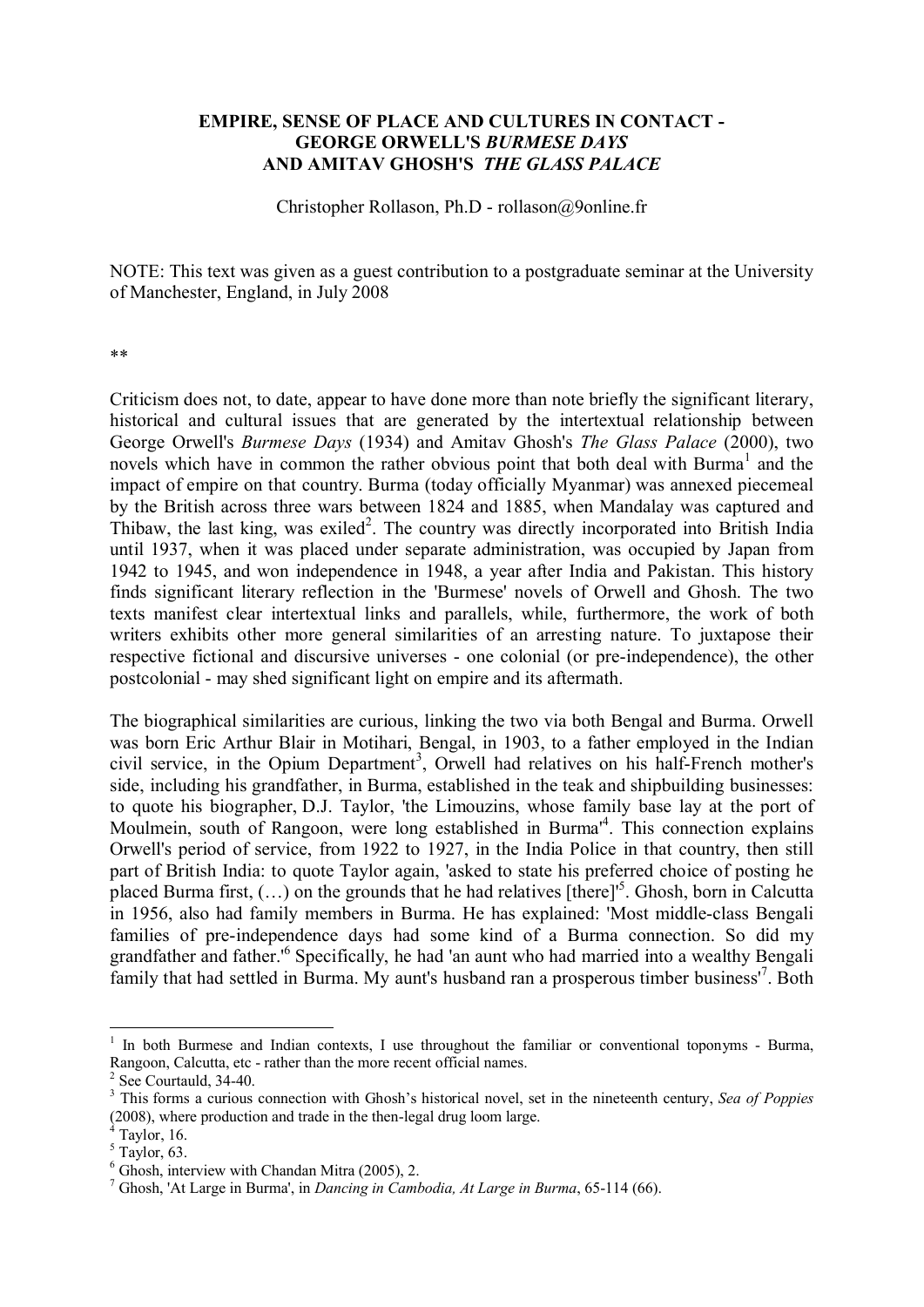were, then, connected to Burma by transcultural kinship links, Orwell's family participating in the trans-European colonial enterprise and Ghosh's in an established Indian diaspora.

The Burmeseness of Orwell's book is indicated clearly enough in the title, while in Ghosh's case the Glass Palace, a chamber covered with mosaics of coloured glass [destroyed in 1945, now reconstructed] in the royal residence in Mandalay, appears at the beginning, and is replicated at the end in the name of a photographic studio in Rangoon. Ghosh's title also suggests *The Glass Palace Chronicle*, a canonic text of Burmese literature written by a group of scholars at the command of King Ba-gyi-daw and completed in 1832. Nor is it surprising that Burma should appear in the work of both, not only in these two novels but also elsewhere. One of Orwell's earliest published essays, 'How a Nation Is Exploited' (which appearied in 1929 - interestingly, in French, thus reflecting his family's Franco-Burmese connections), denounced British colonial exploitation in Burma<sup>8</sup>, while among his most famous short pieces are two quasi-autobiographical texts with a Burmese setting, 'A Hanging' and 'Shooting An Elephant', which may be read as either short stories or essays. For Ghosh, we may note, in his non-fiction, the political travel essay 'At Large in Burma' (1996), which is mainly concerned with the present-day dictatorship; and, in *Countdown*, his monograph of 1999 on the India-Pakistan nuclear showdown, a significant mention of the 'Forgotten Long March' of Indians out of Burma following Japan's invasion in 1941, an event which he was to evoke in graphic detail in *The Glass Palace<sup>9</sup>*. Burma also makes cameo appearances, in references that are no doubt semi-autobiographical, in Ghosh's novels *The Shadow Lines*  (1988) and *The Hungry Tide* (2004)*.* In the former, the narrator states: 'My grandfather was an engineer with the railways, in Burma  $\ldots$  My father was born in Mandalay, in 1925<sup> $10$ </sup> (124); in the latter, the Bengali character Piya says of her family: '"My parents were Bengalis who'd settled in Burma - they came to India as refugees"  $(250)^{11}$ .

*Burmese Days*, though located almost entirely in Burma, presents the country throughout as an outpost of the greater British Raj, and highlights the presence of Indian and Chinese communities as well as European colonists. On the lexical plane, Burma's ambiguous situation - administratively part of the Raj yet historically and culturally clearly not part of India - generates a degree of nomenclatural ambiguity in the text of *Burmese Days*: the British expatriates are said, if most of the time to be in 'Burma', at some moments nonetheless to be in 'India' (as in the narratorial comment: 'No Anglo-Indian will ever deny that India is going to the dogs'<sup>12</sup>). *The Glass Palace*, in its more wide-ranging narrative, traces the criss-crossing fortunes of two families across Burma, India and Malaya, and underscores Burma's multicultural aspect while placing its modern history under the sign of both colonialism and world war. Nomenclaturally, Ghosh uses "Burma" throughout, other than right at the end where the text evokes 'Myanmar, as it was now called $\overline{d}^{13}$ . Orwell's novel centres on the misfortunes of the misfit expatriate Flory, who, marooned in a Burmese provincial town, loses

<sup>8</sup> Orwell, 'How a Nation Is Exploited: The British Empire in Burma', Le Progrès Civique, 4 May 1929, in *Orwell and Politics*, 1-9. The article was signed Eric A. Blair; the French title was: 'Comme on exploite un peuple: L'Empire britannique en Birmanie'. Peter Davison explains in his editorial notes to *Orwell and Politics* (2) that the French text was a translation, by Raoul Nicole, and that Orwell's English original has not survived; the available English text is, therefore, a re-translation.

<sup>&</sup>lt;sup>9</sup> Ghosh, *Countdown*, 103-104: 'This summer [1998], in Calcutta, I interviewed several survivors of the Rangoon bombing'. (103). Cf: *The Glass Palace*, 465-474.

<sup>10</sup> Ghosh, *The Shadow Lines*, 124.

<sup>&</sup>lt;sup>11</sup> Ghosh, *The Hungry Tide*, 250. In addition, in *Sea of Poppies* (2008) the character Hukam Singh, an opium factory employee and former sepoy, is said to have served in Burma (*Sea of Poppies*, 90),

<sup>12</sup> Orwell, *Burmese Days*, 27.

<sup>13</sup> Ghosh, *The Glass Palace*, 501.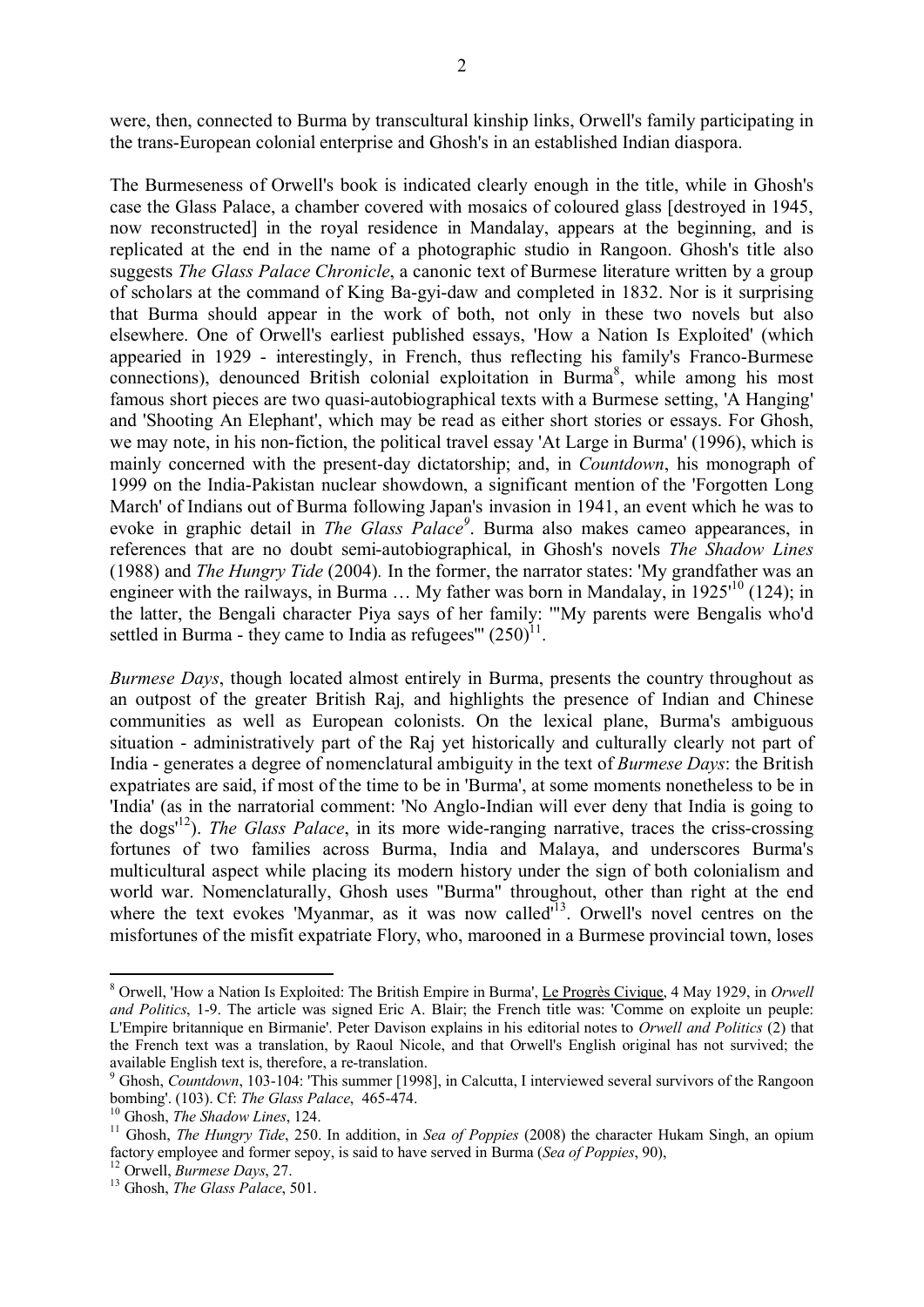faith in the Raj and befriends Veraswami, an Indian doctor, but fails to get him admitted as the white men's Club's token native. Disastrously, Flory falls for Elizabeth Lackersteen, a new arrival marked by the usual baggage of imperial prejudice, whose rejection hastens his suicide. In Ghosh's narrative, the young Bengali Rajkumar rises from street boy in Mandalay to timber magnate in Rangoon and marries Dolly, a Burmese first glimpsed by him as an attendant to Queen Supayalat whom he tracks down via the queen's exile in India. One of their sons, Dinu, enters a relationship tragically cut short by World War II, with Alison, owner of a plantation in Malaya and part-European grandchild of a Chinese Christian, Saya John, who befriended the young Rajkumar; he ends up as a semi-clandestine photographer under the Myanmar dictatorship. Both plots place Burmese realities in a wider geopolitical context, Asian and, beyond that, global.

Orwell did not live to see Burma's post-independence fall into totalitarianism, but that theme is a key concern for Ghosh, both in 'At Large in Burma' and in the final section of *The Glass Palace*, which even introduces the democratic forces' icon Aung San Suu Kyi, albeit in the background, as a 'real' character. A recent study following Orwell's traces in Burma - which, though, strangely does not mention Ghosh - *Secret Histories* (2004), by Emma Larkin (herself a Burmese speaker), reads *Burmese Days* as in many ways sadly prefiguring the country's latter-day authoritarian regime: 'In Burma there is a joke that Orwell wrote not just one novel about the country, but three: a trilogy composed of *Burmese Days, Animal Farm* and *Nineteen Eighty-Four*' 14 . In fact, *Burmese Days* is itself linked intertextually to Orwell's own fictionalising of the totalitarian, in the passages on expatriate life that highlight the pressure to conform in terms that anticipate *Nineteen Eighty-Four*. Flory's Burmese manservant actively disapproves of his master staying at home reading rather than socialising at the Club: 'He hated to see his master behaving differently from other white men'; British Burma is 'a world where every word and every thought is censored  $\dots$  you are not free to think for yourself<sup>15</sup>. The parallels with Orwell's Oceania are evident, down to the disturbing likeness between the Club and the later novel's Community Centre (Winston Smith's neighbour 'would inform you with quiet pride ... that he had put in an appearance at the Community Centre every evening for the past four years')<sup>16</sup>. The soul-killing conformism of Oceania thus has its antecedents in Britain's empire, as, indeed, Orwell's critics have noted: Christopher Hitchens sees the stifling environment of *Burmese Days* as 'a strong prefiguration' of Winston's world<sup>17</sup>, while Larkin reads Flory's perceptions of the 'constraints of colonial society' as anticipating Winston's 'musings on Oceania', arguing that Orwell's 'work as an imperial policeman … greatly contributed to his ability to write about oppression<sup>18</sup>. This suggests further parallels with Ghosh, who has explored the fallout from autocratic regimes not only for Burma but also in his essays on Cambodia, 'Dancing in Cambodia' (1993) and 'Stories in Stones' (1994)<sup>19</sup>, as well as speculating in his quasi-science-fictional novel *The Calcutta Chromosome*, if somewhat more ambivalently than Orwell, on a disturbing future and its technologies.

Orwell's Asian connections, too, extend beyond Burma to India proper. He never returned to Asia after his time in Burma, but Indian and/or Burmese references appear right across his essays and, indeed, in several of his apparently unconnected longer works - *Down and Out in Paris and London*, *Coming Up For Air*, and, notably, an important passage of *The Road to* 

 $14$  Larkin, 3.

<sup>15</sup> *Burmese Days*, 60, 69.

<sup>16</sup> Orwell, *Nineteen Eighty-Four*, 24.

<sup>&</sup>lt;sup>17</sup> Hitchens, 17.

<sup>18</sup> Larkin, 216, 107.

<sup>19</sup> Ghosh, in *Dancing in Cambodia, At Large in Burma*, 1-53, 54-64.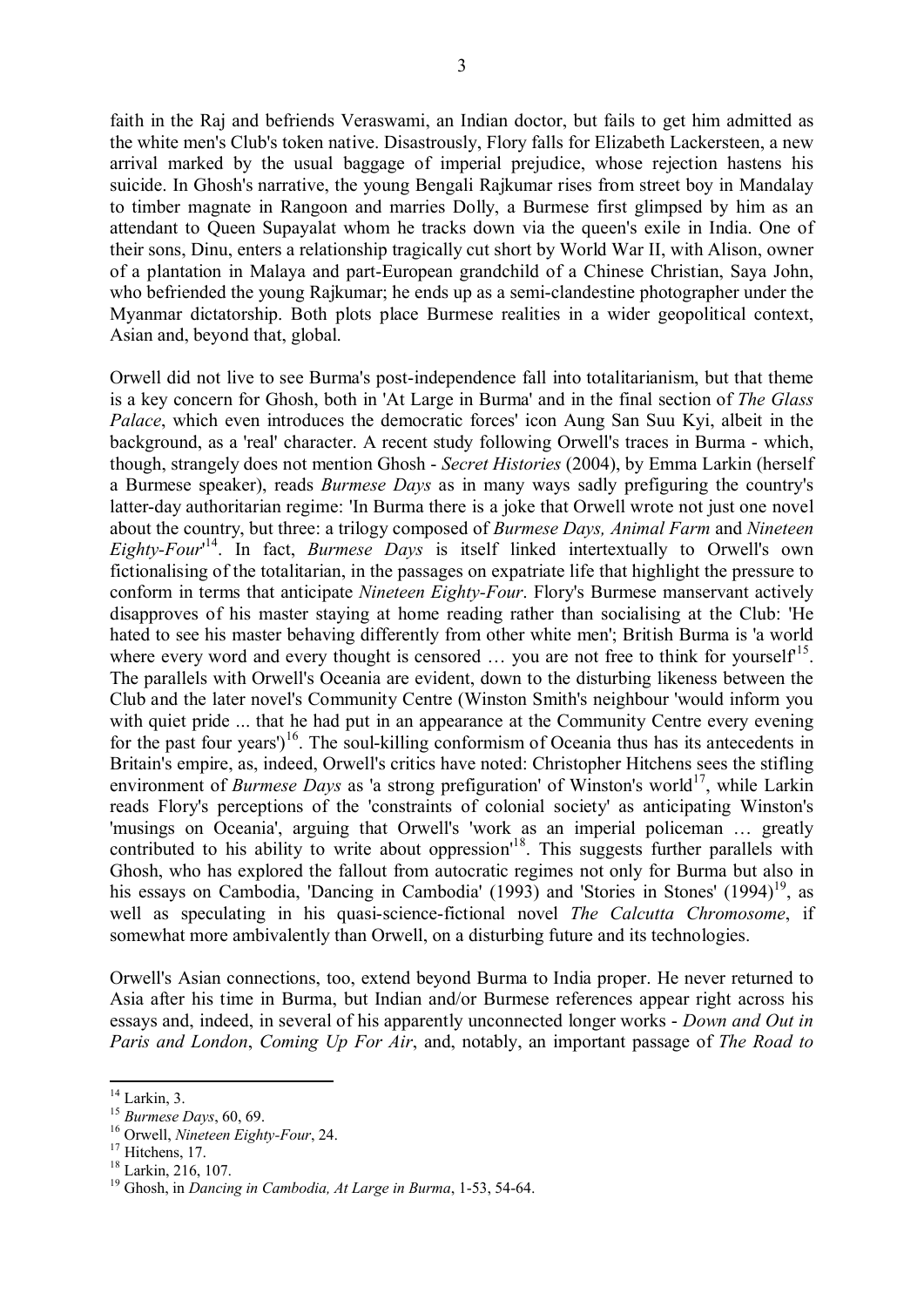*Wigan Pier* in which Orwell both denounces colonialism and locates the imperial experience within his own personal history<sup>20</sup>. *Burmese Days* was actually banned in British India<sup>21</sup>, but despite or because of this Orwell was regarded as an expert on the Raj, and was regularly sent books for review on India and Burma. Above all, he was employed from August 1941 to November 1943 as a broadcaster for the Indian Section of the BBC's Eastern Service - first as a Talks Assistant, then as a Talks Producer<sup>22</sup>.

Orwell might not be an obvious name to brandish in relation to Indian Writing in English (IWE), but he was in fact connected to that emerging phenomenon by his friendship and professional relationship with Mulk Raj Anand, one of the pioneers of IWE. Anand contributed to Orwell's radio broadcasts, and Orwell published two reviews of Anand's books in the early 1940s, stating in one that 'the best bridge between Europe and Asia … is the English language', $^{23}$  and in the other, prophetically: The growth, especially during the last few years, of an English-language Indian literature is a strange phenomenon, and it will have its effect on the post-war world<sup> $24$ </sup>. This prescient awareness of the potential of IWE forms a diachronic link between Orwell and Ghosh. In *Nineteen Eighty-Four*, however, Orwell, in keeping with that book's pessimism, placed India, or at least 'Southern India', unlike the white heartlands of the ex-British Empire, not inside the Anglo-American-dominated Oceania but in the disputed zone, that lowest circle of dystopian hell where slave populations were shunted to and fro between three indistinguishable imperial powers<sup>25</sup>. Here one might compare Orwell's wartime predictions that an India abandoned by the British would be swallowed up by Russia or Japan<sup>26</sup> (cf. Kerr, 49). The notion of South India as a basket-case region has, of course, been proved spectacularly wrong by the technology boom in Bangalore and Hyderabad. Nonetheless, Orwell did of course live, if only briefly, to see the independence of India (and Pakistan), and of Burma too.

Further parallels may be traced between Orwell and Ghosh, biographically, thematically and formally. Orwell, a gifted linguist, became fluent during his time in Burma in Burmese, Hindustani, and even the Shaw-Karen tongue spoken in the Burmese hills<sup>27</sup>; Ghosh has a detailed knowledge of, at least, Bengali, Hindi, English and Arabic. All of Ghosh's novels (he is, after all, an anthropologist by training) are the product of sustained and meticulous research, a factor paralleled in the strong documentary character of Orwell's writing. The material work of others, too, is a theme meriting detailed treatment in both: in Orwell, as hard or sweated labour - restaurant workers in *Down and Out in Paris and London*, miners in *The Road to Wigan Pier*; in Ghosh, as skilled human activity - weaving in *The Circle of Reason*, lumbering, oil extraction and photography in *The Glass Palace*, marine ecology in *The Hungry Tide*. In formal terms, the *oeuvre* of both, taken as a whole, calls in question the dividing-lines between fiction and non-fiction, narrative and essay, encompassing fictional, documentary and mixed-status texts. Orwell offers fictionalised autobiography in *Down and Out* and a narrative-plus-essay hybrid in *Wigan Pier*, and complicates the narrative of *Nineteen Eighty-Four* with essayistic elements (Goldstein's book, the appendix on Newspeak); Ghosh's *In An Antique Land* combines anthropology, historical reconstruction

<sup>&</sup>lt;u>.</u> <sup>20</sup> Orwell, *Down and Out in Paris and London*, 118-119 (Indian rickshaw pullers); *Coming Up For Air* (the narrator's 'Anglo-Indian' in-laws), 138-139; *The Road to Wigan Pier*, 132-138.

 $21$  See Kerr, 46.

<sup>&</sup>lt;sup>22</sup> See Douglas Kerr, 'In the Picture: Orwell, India and the BBC' (2004).

<sup>&</sup>lt;sup>23</sup> Orwell, review of Anand, *Letters on India*, Tribune, 19 March 1941, in *Orwell on Politics*, 173-177 (175).

<sup>&</sup>lt;sup>24</sup> Orwell, review of Anand, *The Sword and the Sickle*, *Horizon*, July 1942: quoted in Hitchens, 32.

<sup>25</sup> See *Nineteen-Eighty Four*, 195-196.

<sup>26</sup> Cf. Kerr, 49.

<sup>&</sup>lt;sup>27</sup> See Hitchens, 31.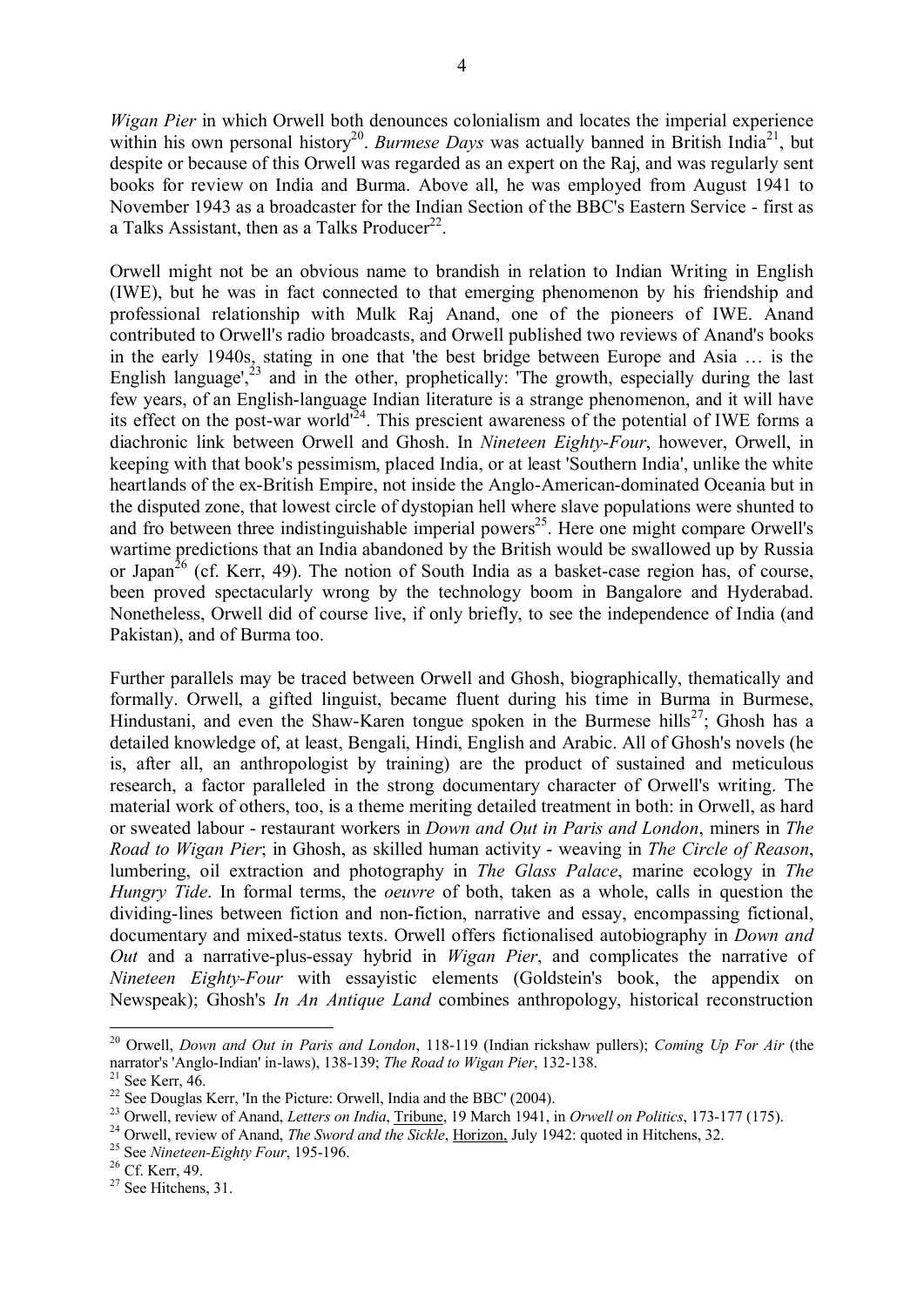and autobiography, resulting in a genre-problematic text that, if logically best considered nonfiction, has been claimed by some (though not its author) as a novel.

The central theme of the two novels under focus, is, however, beyond all doubt European colonialism in Asia, and a powerful anti-colonial dynamic is evident in both, as elsewhere in Orwell and Ghosh, albeit from different historical and, to an extent, ideological perspectives. Orwell gradually shifted position on the Raj, evolving from an initial ambivalence to downright hostility; Ghosh, a child of independent India, critically dissects the colonial inheritance in his postcolonial *oeuvre*. Douglas Kerr defines Orwell's end-position on India as a 'commitment to the anti-imperial cause and specifically to the object of ending the British occupation of India'. On the evolution of his stance, Kerr comments: 'It is not an easy matter to say just when this commitment solidified', reading *Burmese Days* as ambiguous over empire but concluding: 'by the end of the [1930s] … Orwell's position had clarified to the extent that he can be described as unambiguously anti-imperialist<sup>128</sup>. In *The Road to Wigan Pier* (1937), Orwell stated bluntly: 'I was in the Indian Police five years, and by the end of that time I hated the imperialism I was serving … it is not possible to be part of such a system without recognising it as an unjustifiable tyranny<sup>29</sup>. The process by which his views evolved was complex, and complicated by the Second World War, but its essence may be gleaned if we compare two texts twenty years apart. In his 1929 essay on Burma, 'How a Nation Is Exploited', Orwell declared: 'the British are robbing and pilfering Burma quite shamelessly', and saw India itself as 'deliberately kept in ignorance', its productive potential denied: 'Care is taken to avoid technical and industrial training. This rule … aims to stop India from becoming an industrial country capable of competing with England', but nonetheless saw independence as a pipe-dream: 'as things now stand, if the English were to give up India, it would result only in a change of master. The country would simply be invaded and exploited by some other Power'<sup>30</sup>. By 1949, however, Orwell was able to write, in an essay entitled 'Reflections on Gandhi', with evident relief and approval: 'The British did get out of India without fighting, an event which very few observers indeed would have predicted', adding that 'by 1945, there had grown up in Britain a large body of opinion sympathetic to Indian independence<sup>31</sup>. The odyssey of Orwell's views on empire is ably summarised by Douglas Kerr as manifesting 'the transition from a colonial to a postcolonial world $^{32}$ .

On Ghosh's side, *The Glass Palace* has tended to be read as a firm, if not necessarily programmatic or one-dimensional, indictment of colonialism. Thus, John Laxmi (2001) declares that in researching and writing this novel Ghosh 'came face to face with the scars of deep colonial wounds left behind by the British on Indians<sup>133</sup>, while Federica Zullo (2004) argues that *The Glass Palace* rejects 'colonial binaries and essentialist notions of culture, history and politics' and offers 'an original counter-narrative of nation and coloniality<sup>34</sup>. Ghosh himself has said, in a 2005 interview (with the 'club' metaphor interestingly paralleling *Burmese Days*): 'No matter how hard Indians tried to be like the British, they were never admitted into the elite club of white colonialists beyond a point … This left Indians with an immense sense of hurt … sometimes I think we don't realise what it was like to live in a

<sup>&</sup>lt;u>.</u>  $^{28}$  Kerr, 43.

<sup>29</sup> *The Road to Wigan Pier*, 134.

<sup>&</sup>lt;sup>30</sup> Orwell, 'How a Nation Is Exploited', 6, 5, 8.

<sup>&</sup>lt;sup>31</sup> Orwell, 'Reflections on Gandhi' (Partisan Review, January 1949), in *Orwell and Politics*, 491-499 (498).

<sup>&</sup>lt;sup>32</sup> Kerr, 48.

<sup>33</sup> Laxmi (Internet reference).

<sup>34</sup> Zullo, 66. Comparable views on *The Glass Palace* as anti-colonial novel are expressed by Shanthini Pillai (2002) and T. Vinoda (2002).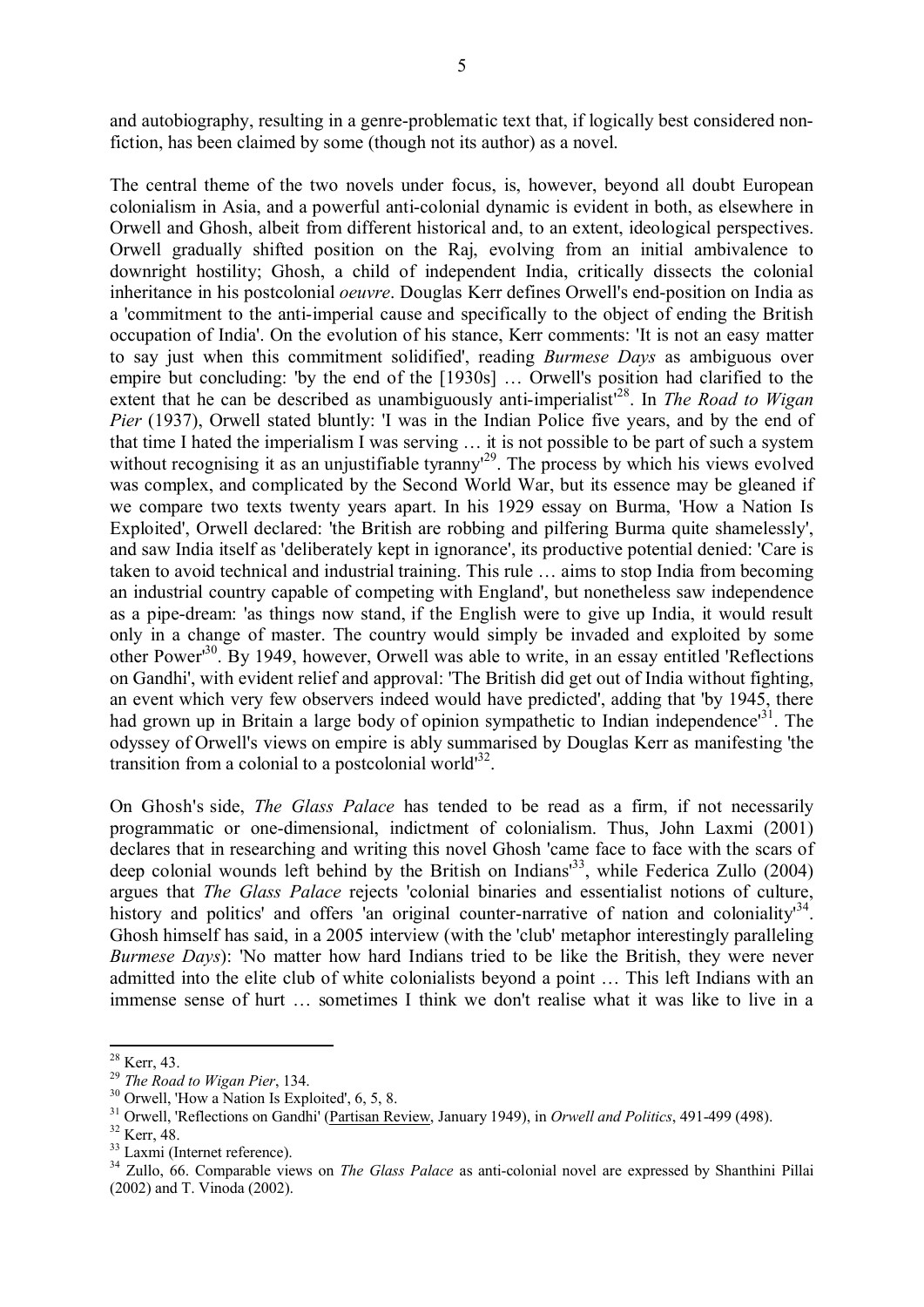colonial society … The rulers controlled all access to knowledge. That's why India could not prosper despite all the talent<sup>35</sup>.

The two novels are linked not only thematically but intertextually, through Ghosh's implicit back-references to Orwell and, besides, a shared external intertextuality with Kipling. Orwell's novel recalls, on its very first page, the episode - 'the British troops march[ing] victorious into Mandalay<sup>136</sup> - which Ghosh's opening directly recounts, with Saya John's son Matthew informing Rajkumar: '"The English are preparing to send a fleet up the Irrawaddy. There's going to be a war. Father says they want all the teak in Burma.<sup> $37\pi$ </sup> If Orwell early evokes Kipling's celebrated poem 'The White Man's Burden<sup>38</sup>, with Flory twice ironically quoting the title phrase<sup>39</sup>, Ghosh effectively quotes the no less famous 'Mandalay', with Rajkumar, on the second page, quite literally walking down Kipling's 'road to Mandalay',  $40$ entering the capital just before the British capture it: 'And so it happened that at the age of eleven, walking into the city of Mandalay, Rajkumar saw, for the first time, a straight road<sup>41</sup>. Kipling himself was never actually in Mandalay, but his poem does mention 'Supi-yaw-lat ... Theebaw's Queen'.<sup>42</sup> At all events, Ghosh's streetwise protagonist seems to start out as a native equivalent of Kipling's Kim, introduced in a posture that almost blatantly draws attention to Kipling's novel's imperial legacy: if Kim first appears outside the Lahore museum sitting 'astride the gun Zam-Zammah … the great bronze piece … always first of the conqueror's loot<sup>43</sup>, Rajkumar is unveiled to the reader at a Mandalay food-stall listening intently to the 'distant booming' of another kind of gun: 'English cannon. … Heading in this direction<sup>44</sup>.

Both Orwell and Ghosh, then, textually acknowledge, through Kipling, the colonial inheritance they critique. Equally, Ghosh's novel has textual details visibly referring back to Orwell's. Early on, Rajkumar and Matthew visit a *pwe*, the traditional Burmese entertainment which also features in a key episode of *Burmese Days* when Elizabeth, dragged unwillingly to such a festivity by Flory, reveals her contempt for the local culture<sup>45</sup>. The colonial institution of the gentlemen's Club, which looms large in Orwell's plot, appears in *The Glass Palace* when the west wing of the palace in Mandalay is 'converted into a British Club<sup>146</sup>. The negative perception of Asian food which appears in Orwell ('what is almost the worst thing in Burma, the filthy, monotonous food<sup> $47$ </sup>) is tellingly reversed in Ghosh's novel in a passage that lingeringly praises the refinement of Malay cuisine: 'fish cooked with pink ginger buds ... chicken with blue flowers ... new tastes, flavours that were as unfamiliar as they were delicious'<sup>48</sup>. In a further intertextuality moving out into Orwell's other work, Ghosh's episode

<sup>&</sup>lt;sup>35</sup> Ghosh, interview with Mitra, 2.

<sup>36</sup> *Burmese Days*, 1.

<sup>37</sup> *The Glass Palace*, 15.

<sup>38</sup> Kipling, 'The White Man's Burden', in *The Complete Verse*. Orwell's reference is especially significant if we recall that Kipling's poem is actually a call to the US to take over the imperial vanguard role from the British, thus anticipating not only subsequent history but the absorption of the British Empire by the US that, in *Nineteen Eighty-Four*, creates the fictional Oceania.

<sup>39</sup> *Burmese Days*, 36, 37

<sup>40</sup> Kipling, 'Mandalay', in *The Complete Verse*, line 18.

<sup>41</sup> *The Glass Palace*, 4.

<sup>42</sup> Kipling, 'Mandalay', line 12.

<sup>43</sup> Kipling, *Kim*, 7.

<sup>44</sup> *The Glass Palace*, 3.

<sup>45</sup> *The Glass Palace*, 11; *Burmese Days*, 103-111.

<sup>46</sup> *The Glass Palace*, 66.

<sup>47</sup> *Burmese Days*, 65.

<sup>48</sup> *The Glass Palace*, 219-220.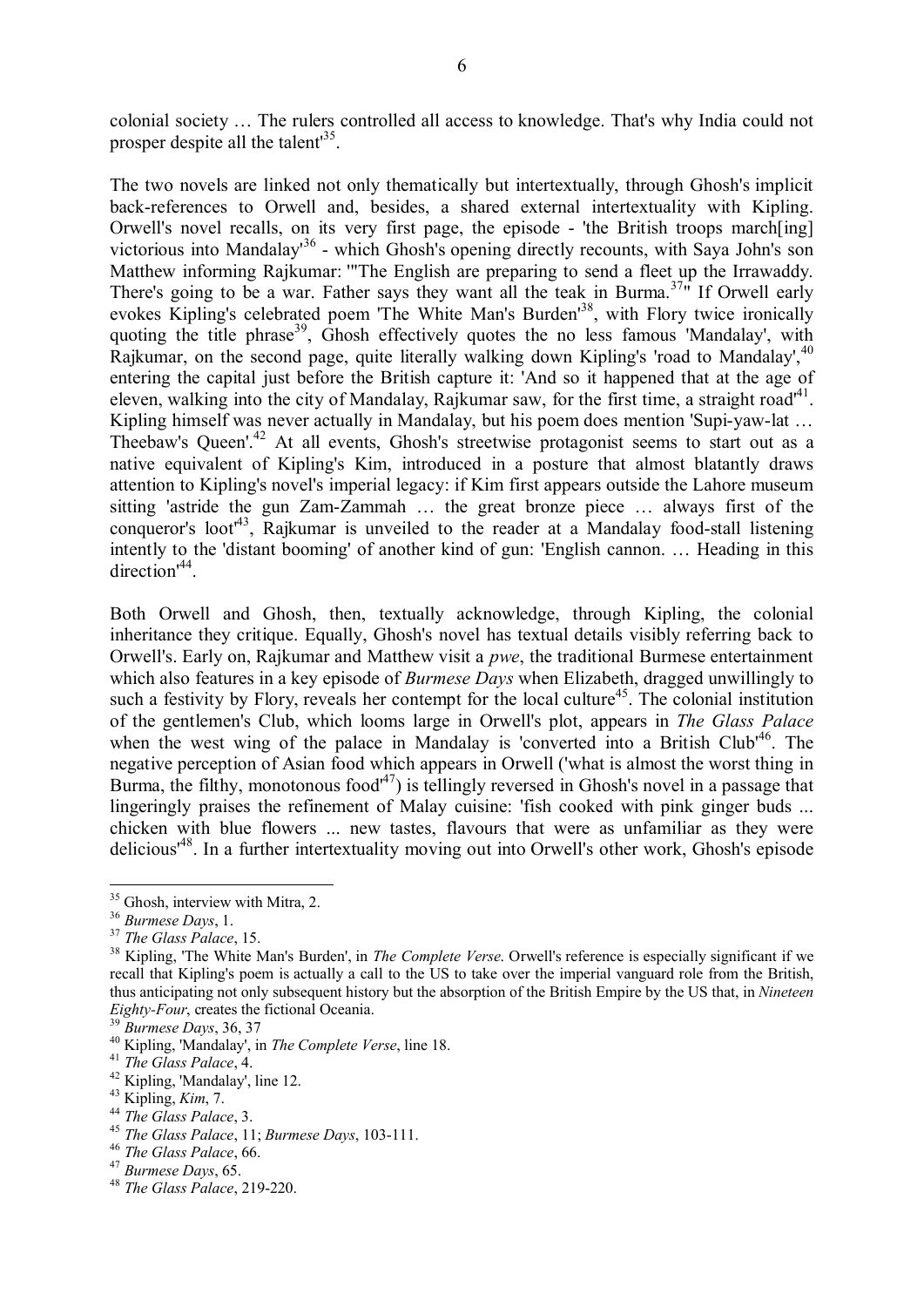recounting, as a graphic case of poetic justice, the she-elephant Shwe Doke's elimination of her oppressive taskmaster McKay<sup>49</sup> may be read as both rewriting of and riposte to another 'elephant story', namely Orwell's 'Shooting an Elephant' - an episode, in fact, alluded to by Orwell himself in *Burmese Days*: 'She was quite thrilled when he described the murder of an elephant which he had perpetrated some years earlier'.<sup>50</sup>

Both Orwell and Ghosh portray a Burma (and Ghosh an Asia) that is objectively multicultural - a mosaic of interlocking peoples and languages. In *Burmese Days*, however, the limits of the colonial mentality (in the end shared by Flory) are such that the text cannot resolve the pieces into a broader pattern. This is clear from the *pwe* episode and from another in which Flory and Elizabeth visit a Chinese household. Flory, wrongly supposing Elizabeth is 'different from that herd of fools at the Club', hopes the *pwe* will stimulate an interest in her in Burmese culture ('She would love it; she must'): but all that happens is that, ignoring Flory's attempt to instruct her and link up the *pwe* with 'the priests in their yellow robes, the buffaloes swimming the rivers in the early morning, Thibaw's palace' (this last detail prefiguring Ghosh), 'Elizabeth watched the dance with a mixture of amazement, boredom and something approaching horror<sup>51</sup>. Flory fares no better in the encounter with the Chinese family: while he tries to explain customs of which he disapproves, like footbinding, her reaction stays on the level of '"This tea looks absolutely beastly. It's quite green"': she refuses to thank the Chinese for their hospitality, and is vexed by Flory's 'constant striving to interest her in Oriental things', which she finds 'perverse' and 'ungentlemanly'<sup>52</sup>. Flory could nonetheless, at least arguably, be charged with 'Orientalism' in Edward Said's sense of a condescending and ultimately colonialist desire to study the culture of the Other - the 'assumption ... that the Orient and everything in it was, if not patently inferior to, then in need of corrective study by the West<sup>153</sup>. This said, Elizabeth, and the regulars at the Club who reduce all Asians to 'natives' and 'black hides'<sup>54</sup>, cannot even be called Orientalists: such is the cultural gulf that debate cannot so much as begin<sup>55</sup>. Flory's fixation on Elizabeth nonetheless implies that, viscerally rather than intellectually, he cannot completely break out of his imperial conditioning, and his suicide may be read as symbolising the total impasse arising from what seems the near-impossibility of intercultural communication.

In *The Glass Palace*, by contrast, Burma appears as a space of interpenetration of different cultural groups, in a pan-Asian process that precedes colonialism while interacting with it. Within this process, multilingualism operates as a metonym for the multicultural encounter. This dimension is pointed up right from the beginning. Rajkumar, a Bengali in Burma, meets Ma Cho, a street-seller who is (in a significant hybridation) 'half-Indian<sup>56</sup>, and, through her, Saya John, a Chinese Christianised (originally as João Martins) in Malaya by Portuguese/Goan priests. When Saya John addresses Rajkumar in 'broken Hindustani', the boy asks him 'in Burmese, "how did you learn to speak an Indian language?". Saya John replies: '"They spoke many languages, these priests, and from the Goans I learnt a few Indian words"',

<sup>56</sup> *The Glass Palace*, 5.

<sup>1</sup> <sup>49</sup> *The Glass Palace*, 96-103.

<sup>50</sup> *Burmese Days,* 87.

<sup>51</sup> *Burmese Days*, 103, 108, 107.

<sup>52</sup> *Burmese Days*, 134, 137.

<sup>53</sup> Said, *Orientalism*, 40-41.

<sup>54</sup> *Burmese Days*, 28.

<sup>55</sup> These *not-even-Orientalists* of Orwell's novel are in total contrast to what might be called a 'positive-Orientalist' European figure in Ghosh's *Sea of Poppies*, the deceased father of the character Paulette, Pierre Lambert, who, a French botanist resident in Calcutta, learnt Bengali and devoted himself to compiling a 'Materia medica of the plants of Bengal' (*Sea of Poppies*, 118).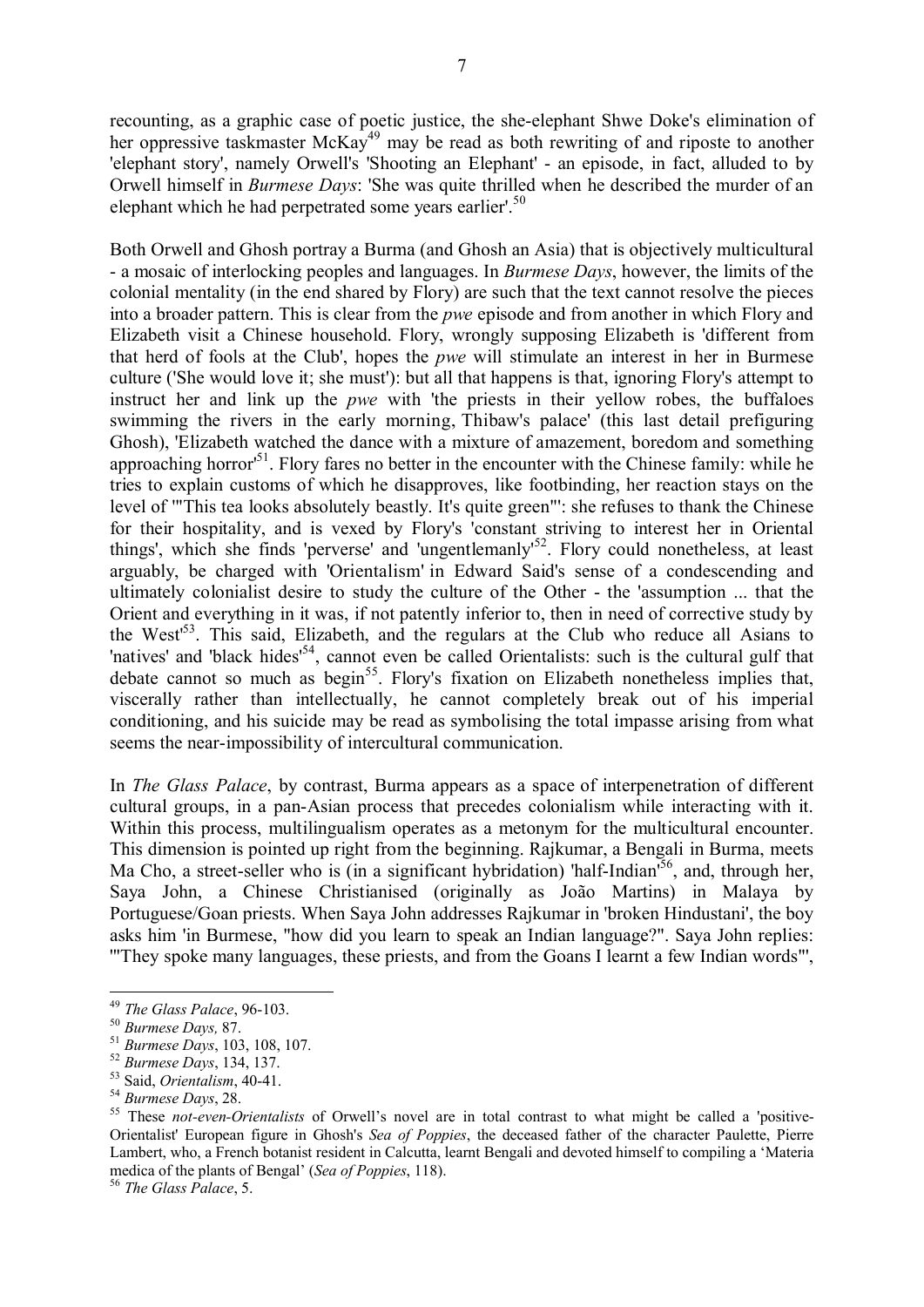and then recalls how when he worked in Singapore the Indian soldiers stationed there asked him: "how is it that you, who look Chinese and carry a Christian name, can speak our language?'", and when he explained they declared: '"you are a *dhobi ka kutta* - a washerman's dog ... you don't belong anywhere, either by the water on the land, and I'd say, yes"<sup>57</sup>. The main characters of *The Glass Palace* are, indeed, people who 'don't belong anywhere'. Rajkumar brings Dolly back to Burma from India, but the family end up in Calcutta; Dinu reencounters Alison on her Malay plantation. Colonialism seeks to homogenise the complex Asian realities, making Hindu and Muslim cadets alike eat English food and, in wartime, denying all non-whites the right to flee Malaya; but against this standardising pressure, the narrated lives of Ghosh's characters affirm the multilingual and the pluricultural as signifiers of human interconnectedness<sup>58</sup>.

This interconnectedness becomes, in Ghosh's pages, an implicit source of hope in a postcolonial universe, arising as an alternative perspective to the seemingly ineluctable separation and fragmentation of the colonial world of *Burmese Days*. Such a perspective is graphically embodied in an especially powerful image from the episode of Dinu's plantation idyll with Alison. It occurs while Malaya is still a British possession and soon before the Japanese invasion, and yet operates in a utopian sense as a pointer to a better future, synthesising opposites of time and place. At the height of their relationship, the Indo-Burmese Dinu photographs the Chinese-German-American Alison daily, against the backdrop of the ruined temple within her estate:

He would spend long stretches of time thinking of where to place her, against which wall, or which part of the plinth; he'd imagine her seated upright, leaning against a lintel, one leg stretched in front of her and another leg bent at the knee. In the gap between her legs he would glimpse a striation in the pitted surface of the laterite, or a soft mound of moss, as visual echoes of her body's fissures and curves. But the materiality of her presence would quickly disarrange these carefully imagined schemes. Once her body was placed where he wanted it, something would prove to be not right; he would frown into his square canvas of ground glass and go back to kneel beside her, sinking his fingertips softly into the tensile firmness of her thighs, teasing out minute changes in the angles of her limbs<sup>59</sup>.

This act of placing epitomises, precisely, the sense of place that characterises *The Glass Palace*, which locates its characters in a richly complex Asian reality that transcends narrow nationalisms and achieves mediation between the ancient heritage embodied in the ruins and the modernity of the camera. At moments like this, Ghosh's remarkable novel gives life to Edward Said's anti-particularist postcolonial perception that 'no one today is purely *one* thing'<sup>60</sup> , while offering an alternative world-view to Orwell's fractured imperial universe in the very act of constituting itself as a triumphant instance of the Indian Writing in English whose future success Orwell himself was prescient enough to foresee.

<sup>57</sup> *The Glass Palace*, 10.

<sup>58</sup> The importance of multilingualism (and of translation) in the Asian context becomes a major theme in *The Hungry Tide* (cf. Rollason, 2004).

<sup>59</sup> *The Glass Palace*, 356.

<sup>60</sup> Said, *Culture and Imperialism*, 407.